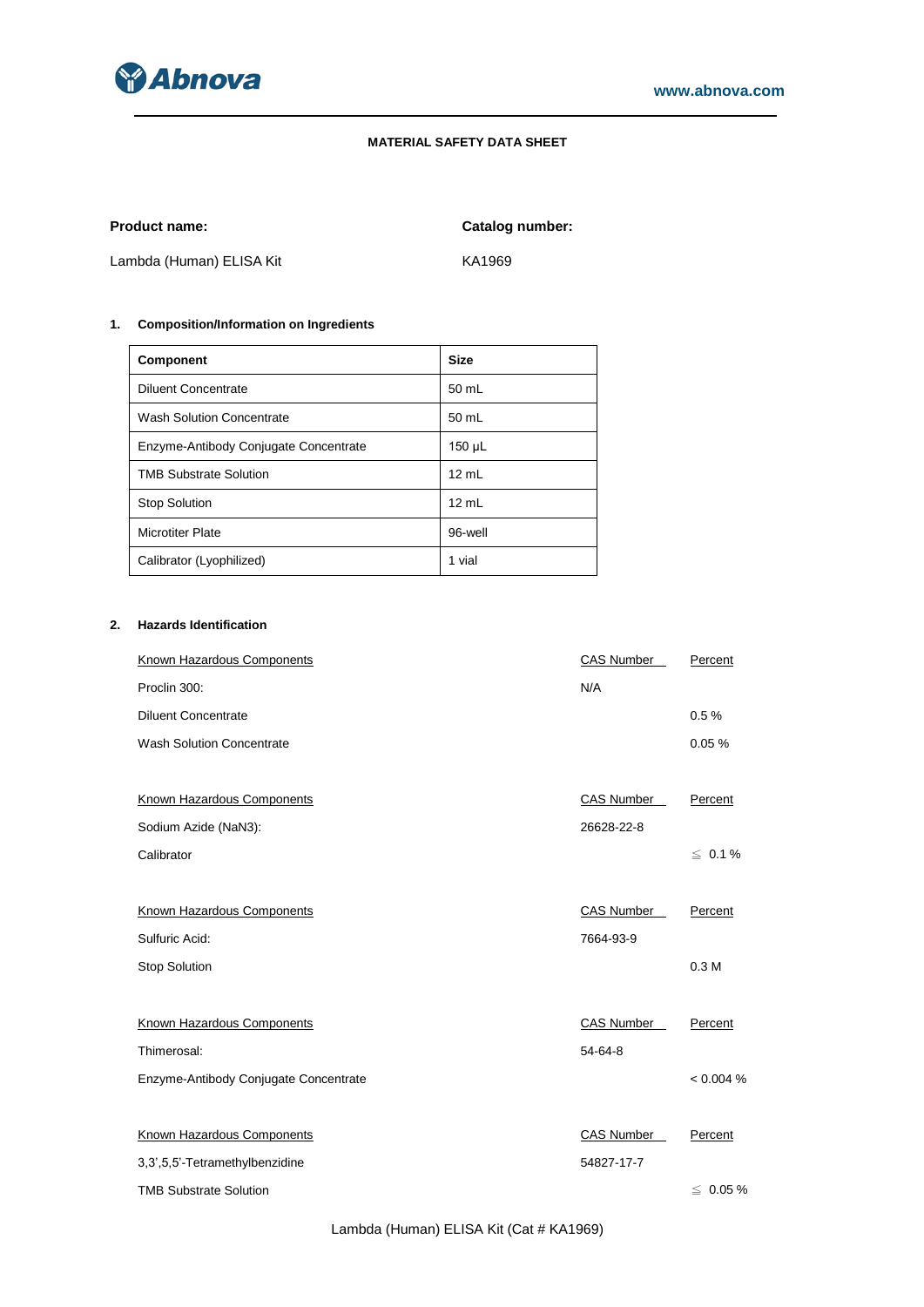

| Known Hazardous Components    | <b>CAS Number</b> | Percent |
|-------------------------------|-------------------|---------|
| Hydrogen peroxide:            | 7722-84-1         |         |
| <b>TMB Substrate Solution</b> |                   | $0.1\%$ |

# **3. First Aid Measures**

First aid personnel should ensure self-protection.

| General informations:    | Because of the low concentrations of the ingredients seeing a doctor is not necessary.     |
|--------------------------|--------------------------------------------------------------------------------------------|
| In case of skin contact: | If any component of this kit contacts the skin, immediately flush with copious amounts of  |
|                          | water and wash with soap and water. Remove contaminated clothing and shoes. Call a         |
|                          | physician if irritation or discomfort develops.                                            |
| In case of eye contact:  | If any component of this kit contacts the eyes, flush the eyes with copious amounts of     |
|                          | water for at least 15 minutes. Assure adequate flushing by separating eyelids with         |
|                          | fingers. Call a physician                                                                  |
| In case of ingestion:    | If any component of this kit is swallowed, wash mouth with water provided person is        |
|                          | conscious. Call a physician or poison control                                              |
| In case of inhalation:   | If any component of this kit is inhaled, remove to fresh air. If not breathing, administer |
|                          | artificial respiration. If breathing is difficult, give oxygen. Call a physician.          |

## **4. Fire Fighting Measures**

Fire fighting media should be selected depending on the surrounding materials and equipment. Non-combustible. Ambient fire may liberate hazardous vapors. It is recommended that firefighters wear protective gear and self-contained breathing apparatus to limit their exposure.

## **5. Accidental Release Measures**

Ventilate area. Wear appropriate protective gear. Wipe or pick-up materials, dispose of in accordance with federal, state, and local regulations. Wash spill site thoroughly with soap and water after material pick up is complete.

### **6. Handling and Storage**

**Handling instructions**: This kit should only be handled and used by qualified, trained professionals. General good laboratory practice should be maintained. Handle calibrators and unknown samples as potentially infectious.

Lambda (Human) ELISA Kit (Cat # KA1969)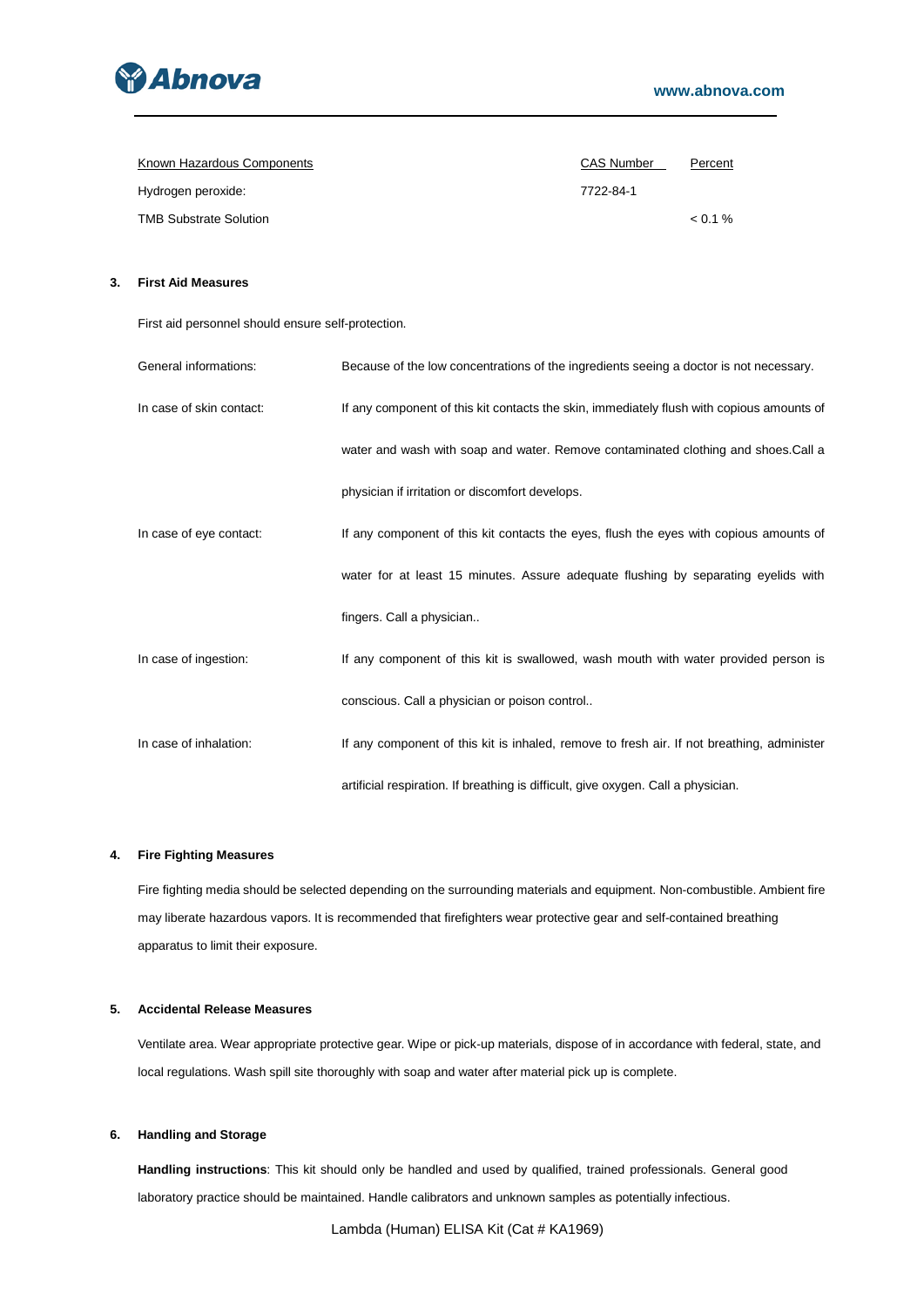

**Storage instructions**: Store at temperatures between +4°C in a dry and dark place.

### **7. Exposure controls/personal protection**

Engineering Controls: Use with adequate ventilation. Ensure that eyewash stations and safety showers are close to the workstation location.

Individual Protection Measures: Wear suitable protective clothing and appropriate footwear as protection against splashing or contamination. Wear approved safety goggles and protective gloves. Wash hands before work breaks and on finishing the work.

#### **8. Physical and Chemical Properties**

Physical State and Appearance:

Antibody coated microwells- solid

Calibrator-light brown liquid

HRP Conjugate-light brown liquid

5X Diluent-green liquid solution

All other components-Clear liquid solution

Solubility: All components are soluble in water except the antibody coated microwells

Odor: None detectable

**Boiling Point: Not Available** 

Melting point: Not Available

Vapor Pressure: Not Available

Vapor Density: Not Available

Evaporation Rate: Not Available

pH: Neutral except for Stop Solution (pH ~0.9)

### **9. Stability and Reactivity**

Chemical Stability: This product is stable until the expiration date indicated on the kit label under the recommended storage conditions.

Reactivity: No data available

Conditions to avoid: Extreme temperatures

Materials to avoid: Generally use only clean glass and plastic suitable for laboratory use for handling the kit components. Note that individual ingredients are incompatible with strong oxidizing agents, metals and strong bases.

#### **10. Toxicological Information**

Because of the small size of the containers and the low concentrations of hazardous ingredients, the toxicological risks are minor. Toxicological experiments have not been done on the kit components.